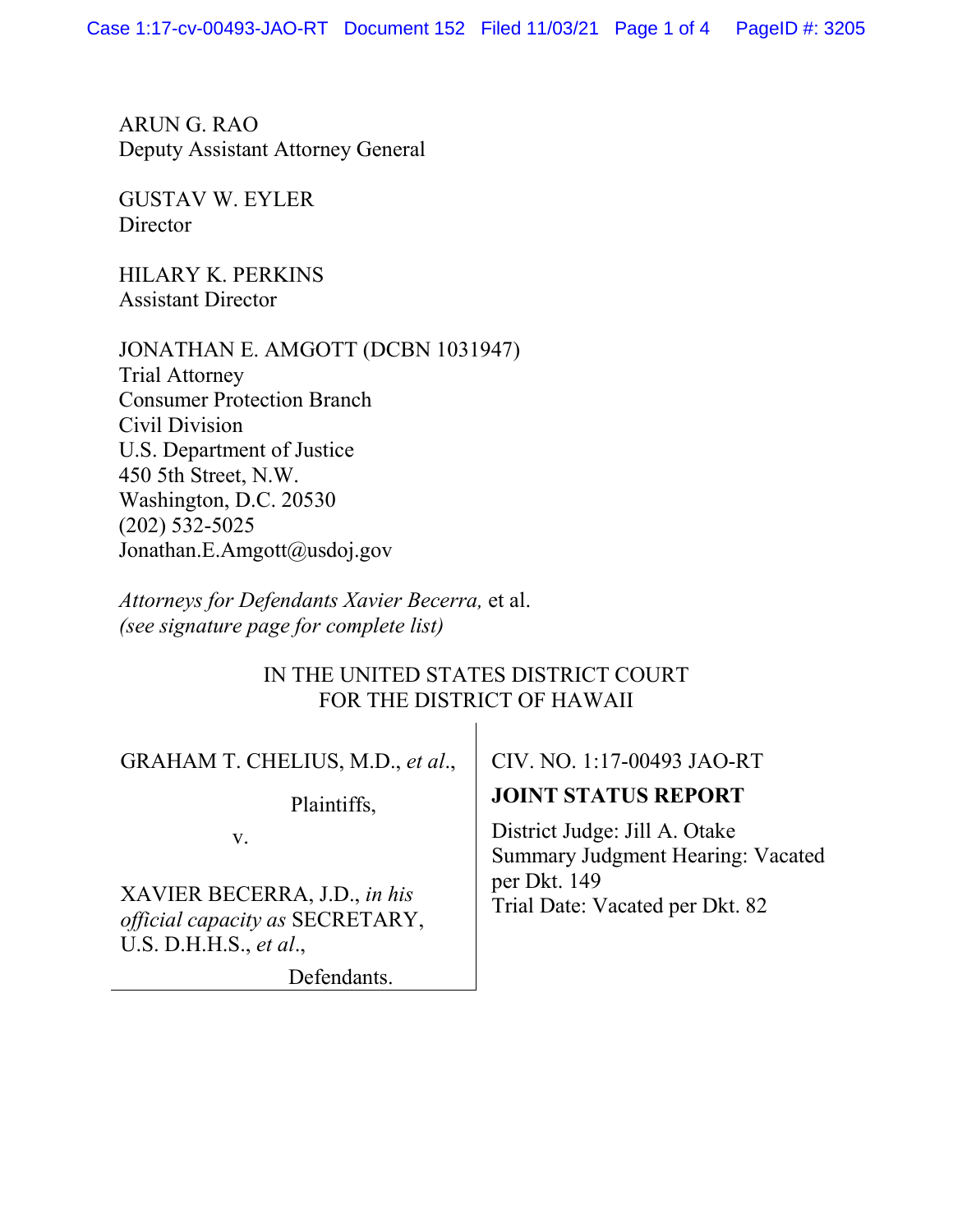Pursuant to this Court's May 7, 2021 Order Granting Joint Motion to Stay Case Pending Agency Review (Dkt. 149), the Parties submit the following status update:

As stated in the Joint Motion to Stay Case Pending Agency Review (Dkt. 148), and again in the August 5, 2021 Joint Status Report (Dkt. 151), Defendant U.S. Food and Drug Administration ("FDA") is reviewing the elements of the risk evaluation and mitigation strategy ("REMS") for Mifeprex and its approved generic, Mifepristone Tablets, 200 mg, in accordance with the REMS assessment provisions of Section 505-1 of the Federal Food, Drug, and Cosmetic Act. In conducting this review, FDA is relying on information submitted by the sponsors of the new drug application and the abbreviated new drug application, information from other sources (including published literature), and any relevant data and evidence submitted by the Plaintiffs.

FDA has been working diligently to conduct this review, will continue to do so, and anticipates completing its review by December 16, 2021. FDA will communicate the agency's determinations to Plaintiffs upon completion of FDA's review. In order to give the Parties time to determine appropriate next steps in this litigation, the Parties request an extension of the current stay until January 14, 2022. If FDA's review of the REMS, and implementation of any changes to the REMS that result from such review, are not completed before the expiration of the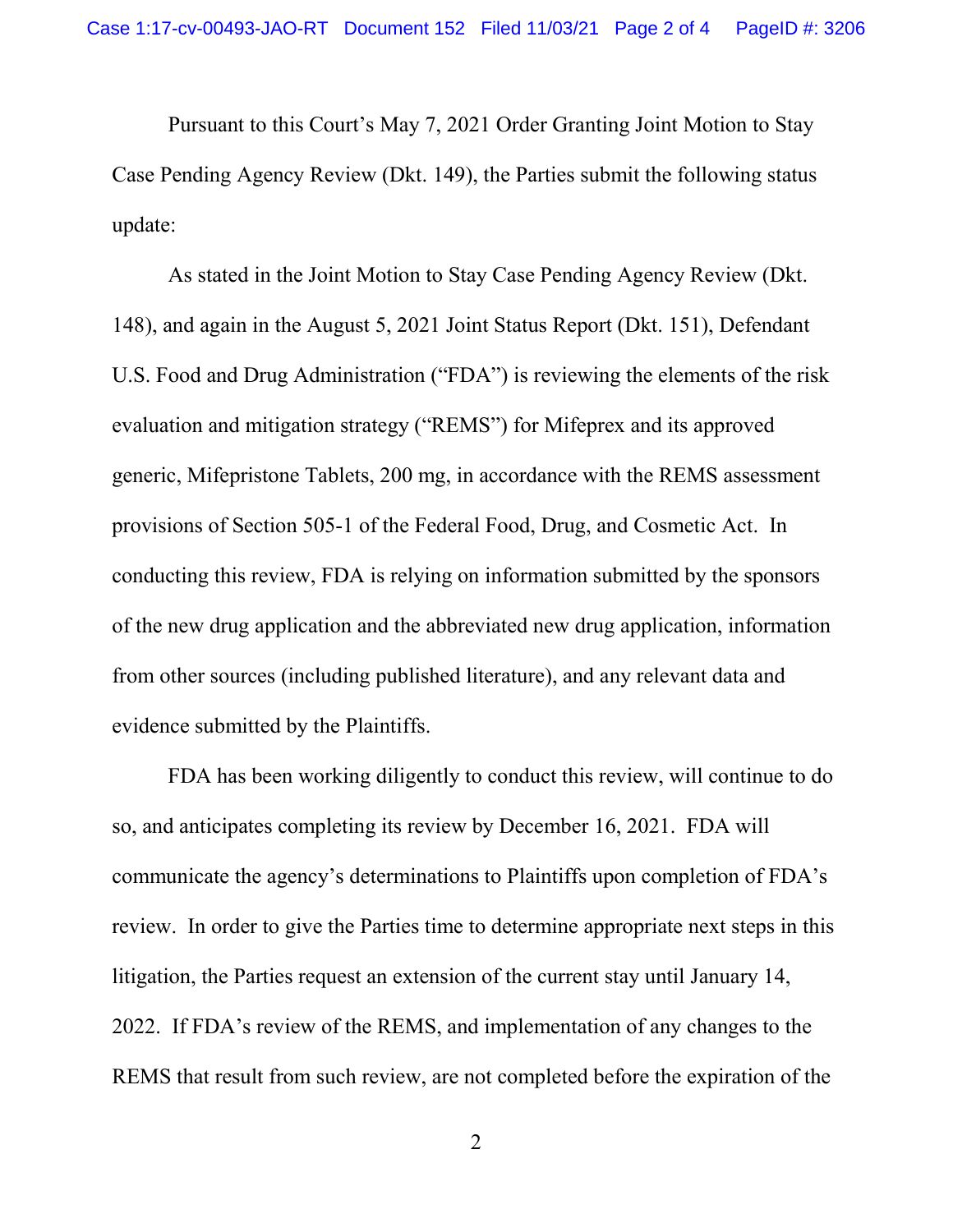COVID-19 Public Health Emergency ("PHE"), FDA agrees that it intends to exercise its enforcement discretion with respect to the in-person dispensing requirement of the mifepristone REMS (*see* Dkt. 148, at 2-3) for a further 30 days following the end of the PHE.

Dated: November 3, 2021

Respectfully submitted,

*/s/ Jonathan E. Amgott* JONATHAN E. AMGOTT Trial Attorney Consumer Protection Branch Civil Division U.S. Department of Justice

*Attorney for Defendants Xavier Becerra, J.D., in his official capacity as Secretary, U.S. Department of Health and Human Services; U.S. Food and Drug Administration; and Janet Woodcock, M.D., in her official capacity as Acting Commissioner of Food and Drugs* 

*/s/ Julia Kaye* JULIA KAYE\* RACHEL REEVES\* LORIE CHAITEN\* WHITNEY WHITE\* RUTH HARLOW\* American Civil Liberties Union Foundation

JONGWOOK "WOOKIE" KIM ACLU of Hawaiʻi Foundation